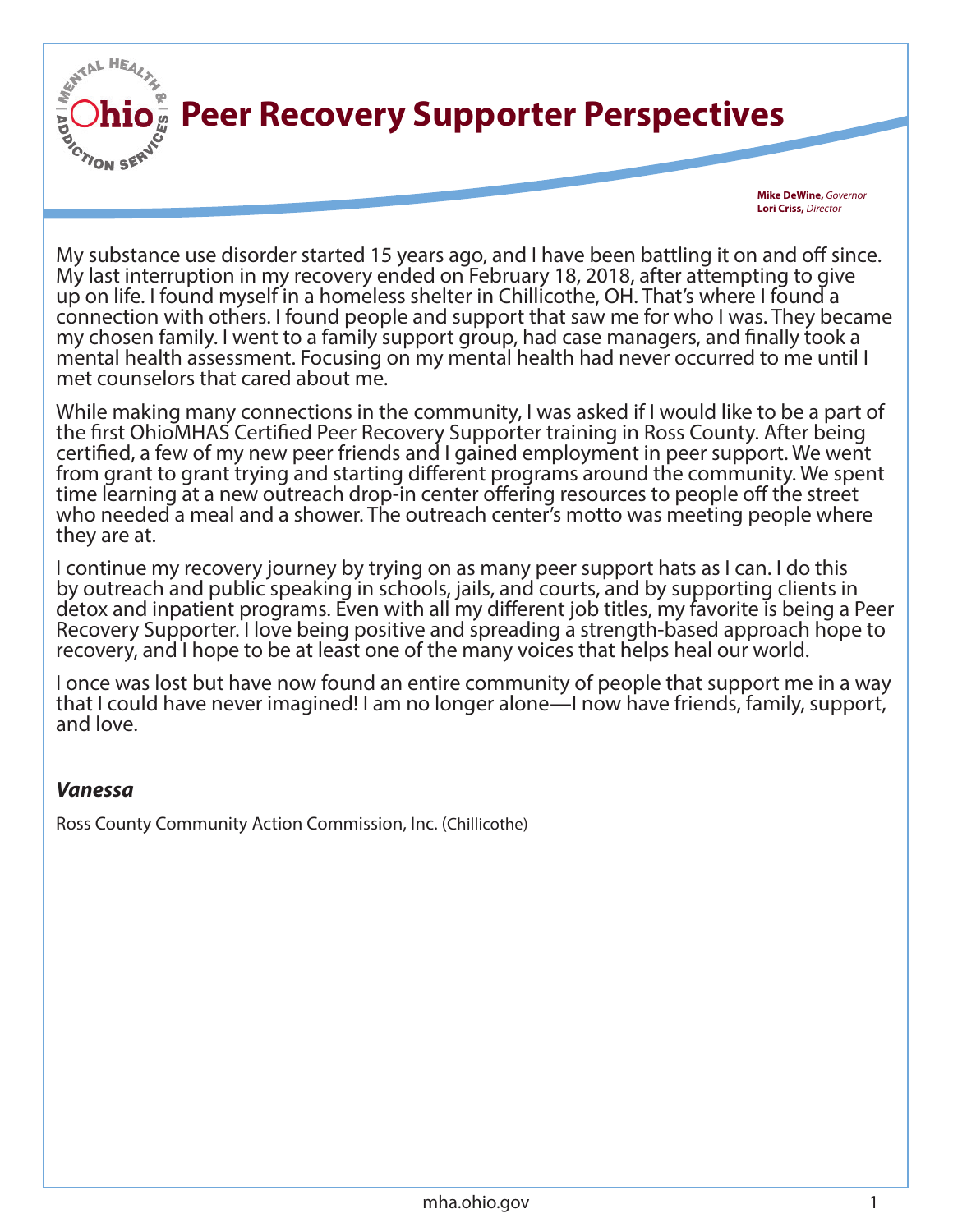Throughout my life, I have experienced traumas of different kinds. Family drama, abuse, fighting, stealing, and lying were frequent in my childhood, and as I grew older, I found an escape from those troubles in alcohol and drugs. I struggled during my time in the Air Force, and after being honorably discharged at 21, my substance use disorder led me to many treatment centers and nearly 28 years of trying to find recovery.

While living in Texas I connected with Emmanuel, a church-going man who was on his recovery journey as well. I started my spiritual journey and began preaching at the Salvation Army in Texas, as well as visiting various prisons with The Winner's Circle Peer Support Network. After a phase of different life challenges, I relapsed, but Emmanuel was there to pick me up and get me back into treatment. After this experience, I began to put God and my recovery together by studying the Bible and educating myself on why I couldn't stop using drugs on my own. I became a Certified Recovery Coach in Texas and worked at the APAA Recovery Center in Dallas under Joe Powell's supervision.

After moving back home to Dayton, I trained to become a Peer Recovery Supporter and a Trainer for Peer Recovery Supporters by Cindy Heitman. I helped launch The Recovery Café Dayton, and God has allowed me to teach Bible Study at the Salvation Army ARC. I now work at Goodwill Easter Seals under Cindy as a Peer Recovery Supporter. I help people just like me to engage and maintain their recovery journeys.

My clean date is November 2, 2015. Today I realize how important Peer Support is. Together we can be the change agents in the lives of our peers to help them become what they hope to be and be productive members of society.

## *Gilbert*

Goodwill Easter Seals Miami Valley (Dayton)